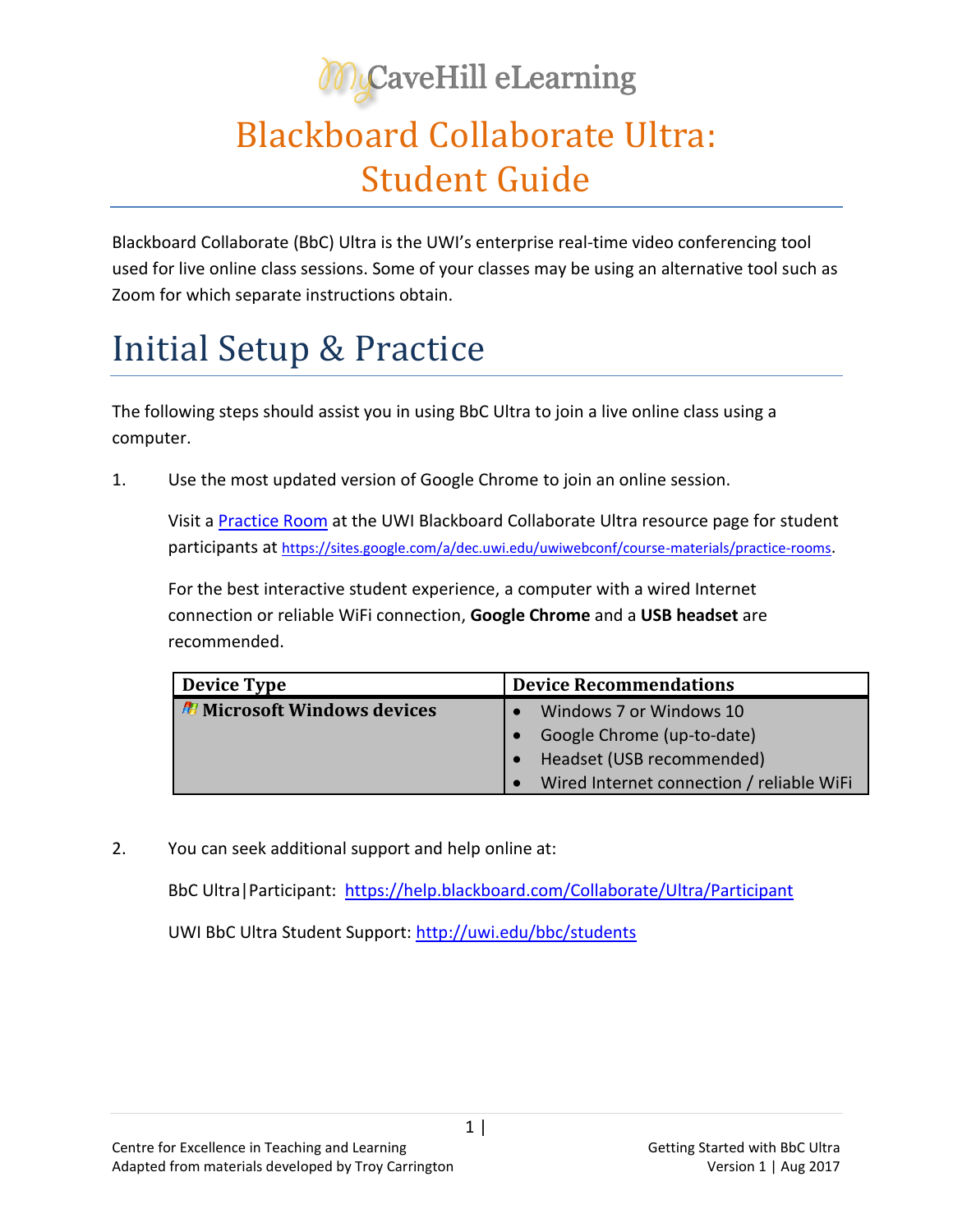

## Accessing a BbC Ultra Online Class

- 1. Visit the Myelearning homepage at: **[https://myelearning.cavehill.uwi.edu](https://myelearning.cavehill.uwi.edu/)**
- 2. Enter your **Username** and **Password** for UWI-Cave Hill. Click **Log in** button when you are finished.



- 3. Choose the particular course you wish to access.
- 4. Click the relevant link to the BbC Ultra online class that appears on the course page. It looks like two (2) white arrows with a purple background similar to below:



5. The BbC Ultra session window will load and open.

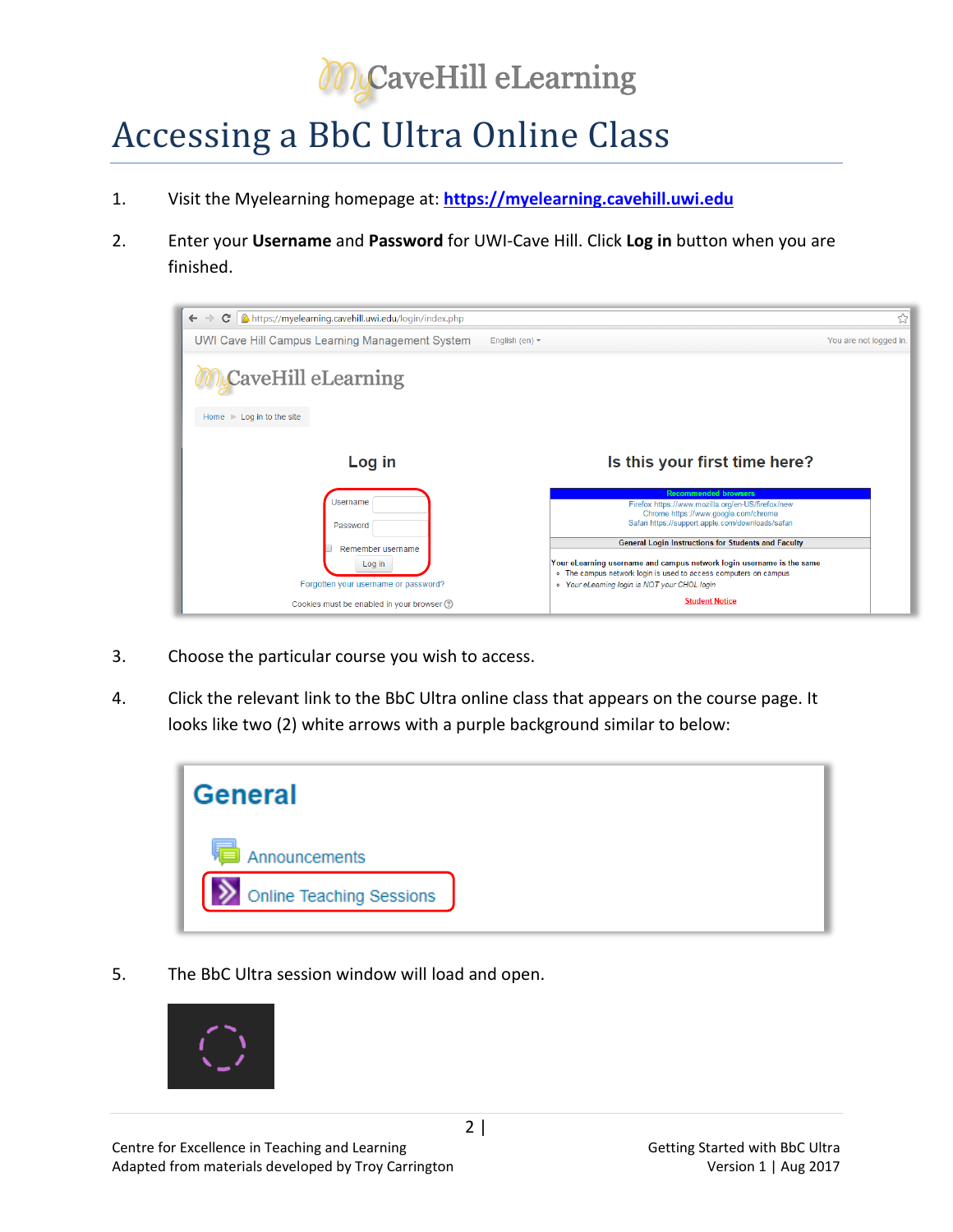

6. Click on the link to the desired online session, for example, *Lecture 1 – Intro to Law – Sept 11 @ 2:00 pm (Barbados)* and then **Launch session.**

| <b>Sessions</b>                                                                             |                  |                         | D |
|---------------------------------------------------------------------------------------------|------------------|-------------------------|---|
| <b>Course Room</b><br>Get launch link<br>Unlocked                                           |                  |                         |   |
|                                                                                             | <b>Filter by</b> | All Upcoming Sessions ▼ |   |
| Name                                                                                        | <b>Starts</b>    | <b>Ends</b>             |   |
| Lecture 1 - Intro. to Law - Sept 11 @ 2:00 pm (Barbados)<br>$\rightarrow$<br>Launch session | 9/11/17, 2:00 PM | 9/11/17, 3:00 PM        |   |

7. The BbC Ultra application will automatically launch and the session window will be displayed.



8. You may be prompted to **Start Tutorial** for a short orientation of the BbC Ultra interface or you may choose **Later** if desired.

| <b>Time to Collaborate!</b><br>Let us point out the highlights of this rich communication environment. |  |
|--------------------------------------------------------------------------------------------------------|--|
| <b>Start Tutorial</b>                                                                                  |  |
| Later<br>Welcome!                                                                                      |  |
| You are the only one in the room.<br>Please wait while others join.                                    |  |